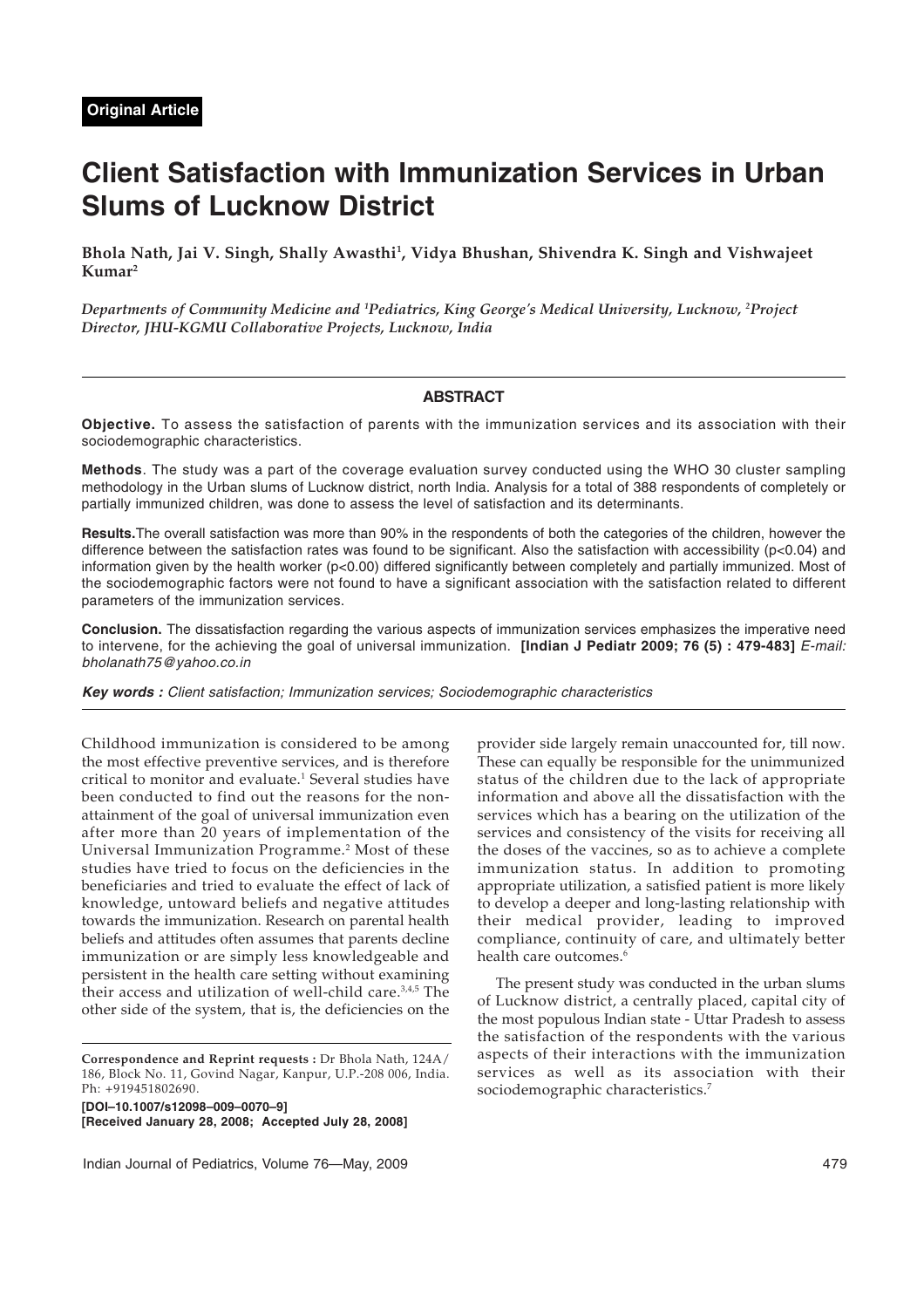## **MATERIAL AND METHODS**

A cross sectional survey was conducted from January 2005 to April 2005, among the children of age group 12- 23 months in the urban slums of Lucknow district, using the WHO 30 cluster survey methodology.<sup>8</sup> The total number of children studied were 510, with 17 children in each cluster  ${p = 0.21}$  (proportion of fully immunized children aged 12-23 months, in Uttar Pradesh, according to National Family Health Survey-2 (NFHS-2), confidence limit = 95%, absolute precision (d) =  $5\%$ , design effect = 2 }.<sup>9,10</sup> However, the assessment of satisfaction was done for a total of 388 respondents only, who had availed the immunization services on at least one occasion. The satisfaction regarding the various parameters was compared in the completely and partially immunized groups. The child was considered as 'completely immunized' if he/she had received one dose each of BCG and measles, and 3 doses each of DPT and polio (excluding polio 0 dose) by his/her first birthday. Those, who had missed any one vaccine out of the 6 primary vaccines were described as 'partially immunized'.

A pre-tested structured questionnaire was used to elicit the response of the respondents regarding their satisfaction with the various aspects of immunization services including the information provided by the health worker about the schedule of the next dose as well as reactions of the vaccination. Data was also collected on the suggestions highlighted by the respondents to improve the coverage of the vaccination services. The primary respondent was the mother of the child, and in case of her absence, the father acted as the next respondent. In case of absence of both of them, an adult in the household who remained with the child for most of the time or had taken the child for immunization on at least one occasion was interviewed. Statistical analysis was done by using the software Epi Info-6 and Microsoft Excel Analysis Toolpak. The satisfaction was graded as unsatisfactory (0-20%), satisfactory (20-40%), good (40-60%), very good (60- 80%) and excellent (80-100%). The significance of difference between the proportions and the mean was obtained by the Chi-square tests and the z-test respectively. A p-value of less than 0.05 was considered significant.

#### **RESULTS**

Table 1 shows that satisfaction with accessibility and with information given by health worker had significant association with the immunization status. On exploring the details of the satisfaction with accessibility, it was observed that the respondents of the partially immunized children were more satisfied than that of completely immunized group at a distance of less than 2 kms, while it was opposite for more than 2 kms (not shown in table). However, the differences were not found to be significant. The overall satisfaction rate was significantly more in respondents of completely immunized children as compared to that of partially immunized children. The satisfaction regarding the information about the requirement of additional doses of DPT and Polio and instructions about the time and place of the next visit differed significantly between the respondents of completely and the partially immunized groups. Satisfaction regarding other aspects of information were better in the respondents of completely immunized group as compared to the partially immunized but the differences were not significant (Table 2).

Most of the sociodemographic factors except a few were not found to have a significant association with the satisfaction related to different parameters of the immunization services. The respondents of partially immunized children demanded more regular visits of the auxiliary nurse midwife (ANM) to their slum area, daily administration of all the vaccines instead of on the fixed days, imparting more knowledge about the

| Parameters of satisfaction                        | Satisfaction in Respondents of        |      |                                      |      |              |      |
|---------------------------------------------------|---------------------------------------|------|--------------------------------------|------|--------------|------|
|                                                   | Completely<br>immunized<br>$(N1=225)$ |      | Partially<br>immunized<br>$(N2=163)$ |      | Significance |      |
|                                                   | N                                     | $\%$ | N                                    | $\%$ | $\chi^2$     |      |
| Easy accessibility                                | 220                                   | 97.8 | 153                                  | 93.9 | 3.89         | 0.04 |
| Waiting time (Mean $\pm$ SD) in minutes           | $19.2 \pm 25.9$                       |      | $17.6 \pm 19.3$                      |      | $1.95*$      | 0.49 |
| Satisfaction with waiting time                    | 209                                   | 92.9 | 151                                  | 92.6 | 0.01         | 0.92 |
| Availability of vaccines                          | 206                                   | 91.6 | 146                                  | 89.6 | 0.44         | 0.50 |
| Satisfied with information given by health worker | 220                                   | 97.8 | 141                                  | 86.5 | 18.51        | 0.00 |
| Satisfied with behavior of health worker          | 224                                   | 99.6 | 158                                  | 96.9 | 2.72         | 0.09 |
| Overall satisfaction $(\%)^{\dagger}$             | 95.9                                  |      | 91.9                                 |      | 13.97        | 0.00 |

**TABLE 1. Distribution of Respondents According to Satisfaction with The Services Available at the Site of Vaccination**

\* z score; † Ratio of sum of numerators of all the variables and the sum of all the denominators of the variables; p value < 0.05 is significant

480 Indian Journal of Pediatrics, Volume 76—May, 2009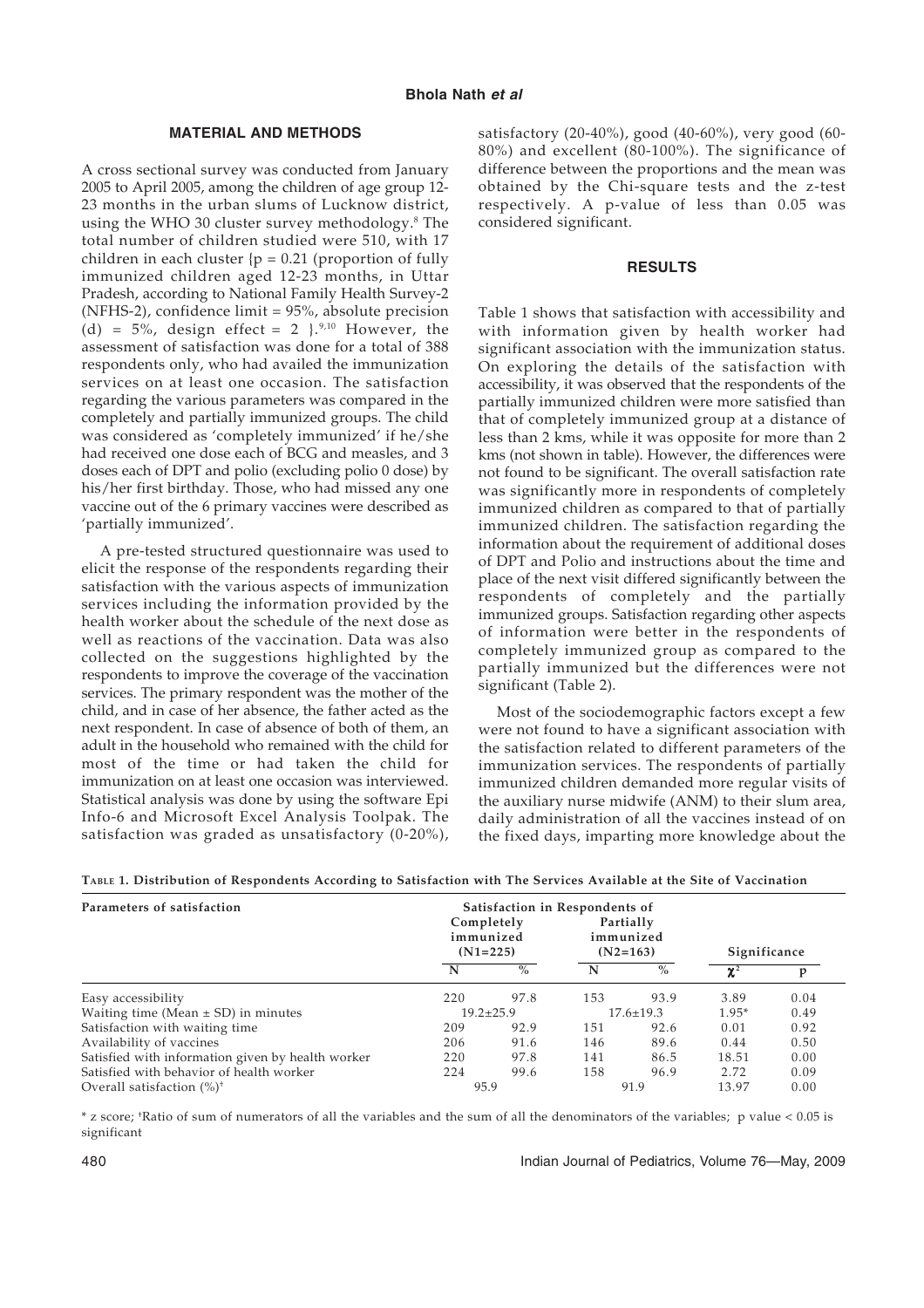## **Client Satisfaction with Immunization Services in Urban Slums of Lucknow District**

vaccination and information regarding the time and place of the next visit. Other important suggestions from both the groups included provision of vaccination services at the home and organization of the camps (not shown in table).

## **DISCUSSION**

Till date, several studies have been conducted in various parts of the world to find out the reasons of incomplete coverage of immunization despite the arduous and spirited efforts of the government and various other agencies, which have been trying to combat the deadly march of the six preventable childhood diseases. The quest to find out the factors for non-attainment of the goal of universal immunization has been primarily focused on the deficiencies on the beneficiaries' side presuming that the services that are provided are perfect and without any flaw. In the present study, we have tried to explore the deficient areas of the service provision to have a look at the other side of the coin.

In the present study results of overall satisfaction were excellent in both the groups but differed significantly between them. A study conducted by Manjunath *et al* in Pilani, Rajasthan, India also revealed that all the mothers of fully immunized children were satisfied and that the numbers decreased for partially immunized groups.<sup>11</sup> The results of the overall satisfaction with the immunization services in the present study also corroborated with a study done in Piemonte, Italy.12 Another study in United States revealed that parents who were less satisfied with their children's health care, were less likely to bring their children in for ageappropriate care indicating the long term effects of the satisfaction with the immunization services on the health of the child.13

The findings in the present study are similar to several studies, such as those conducted by Ghosh *et al,* Ughade *et al* and Yadav *et al* who found that increase in the distance of the immunization centre led to unfavorable affect on the immunization status of the child although they did not comment on the satisfaction regarding the same.<sup>14,15,16</sup> The dissatisfaction regarding the waiting time is also a cause for concern in both the groups. Accessibility and waiting time are the two parameters involving a time factor and any health measure which costs time and money to a daily bread earner, will strongly be discouraged by him because a poor man cannot visualize the long term benefits of a program when his daily wage is at stake. Therefore, the importance of accessibility and the waiting cannot be overemphasized and need to be given sufficient attention for the success of the program.

Another area that was reported to be deficient significantly by the partially immunized group was the satisfaction with the information provided. Several studies in India, as well as in other countries have concluded that the reasons for partial and nonimmunization are usually due to lack of informations but most of them do not differentiate, whether it was due to parental carelessness or dissatisfaction resulting from lacunae on the provider side.<sup>11,16,17,18</sup> BN significantly lower level of satisfaction regarding the information about various aspects of immunization in the respondents of partially immunized groups, emphasizes the need for reinforcement of health promotion activities, which can be done by organizing training sessions for the health workers with due emphasis on these *hitherto* neglected aspects along with the development of technical expertise.

Studies done in other countries have revealed that dissatisfaction with child care is strongly related to poor communication skills during well-child visits,

| Parameters of satisfaction                                                                      | Satisfaction in Respondents of        |      |                                      |      |              |      |
|-------------------------------------------------------------------------------------------------|---------------------------------------|------|--------------------------------------|------|--------------|------|
|                                                                                                 | Completely<br>immunized<br>$(N1=225)$ |      | Partially<br>immunized<br>$(N2=163)$ |      | Significance |      |
|                                                                                                 | N                                     | $\%$ | N                                    | $\%$ | $\chi^2$     | p    |
| Did the doctor/ health worker tell you that additional<br>doses are required for DPT and polio? | 223                                   | 99.1 | 142                                  | 87.1 | 22.3         | 0.00 |
| Instructions about time and place of next visit.                                                | 224                                   | 99.6 | 140                                  | 85.9 | 28.1         | 0.00 |
| Did the health worker tell you about occurrence of<br>fever after DPT and its management?       | 219                                   | 97.3 | $133/142^*$                          | 93.7 | 3.0          | 0.08 |
| Did the health worker tell you about scab formation<br>after BCG?                               | 217                                   | 96.4 | $120/130*$                           | 92.3 | 2.9          | 0.09 |
| Did the health worker tell you about the<br>importance of immunization?                         | 105                                   | 46.7 | 62                                   | 38.0 | 2.9          | 0.09 |

p value < 0.05 is significant, \* shows the value of denominator

Indian Journal of Pediatrics, Volume 76—May, 2009 481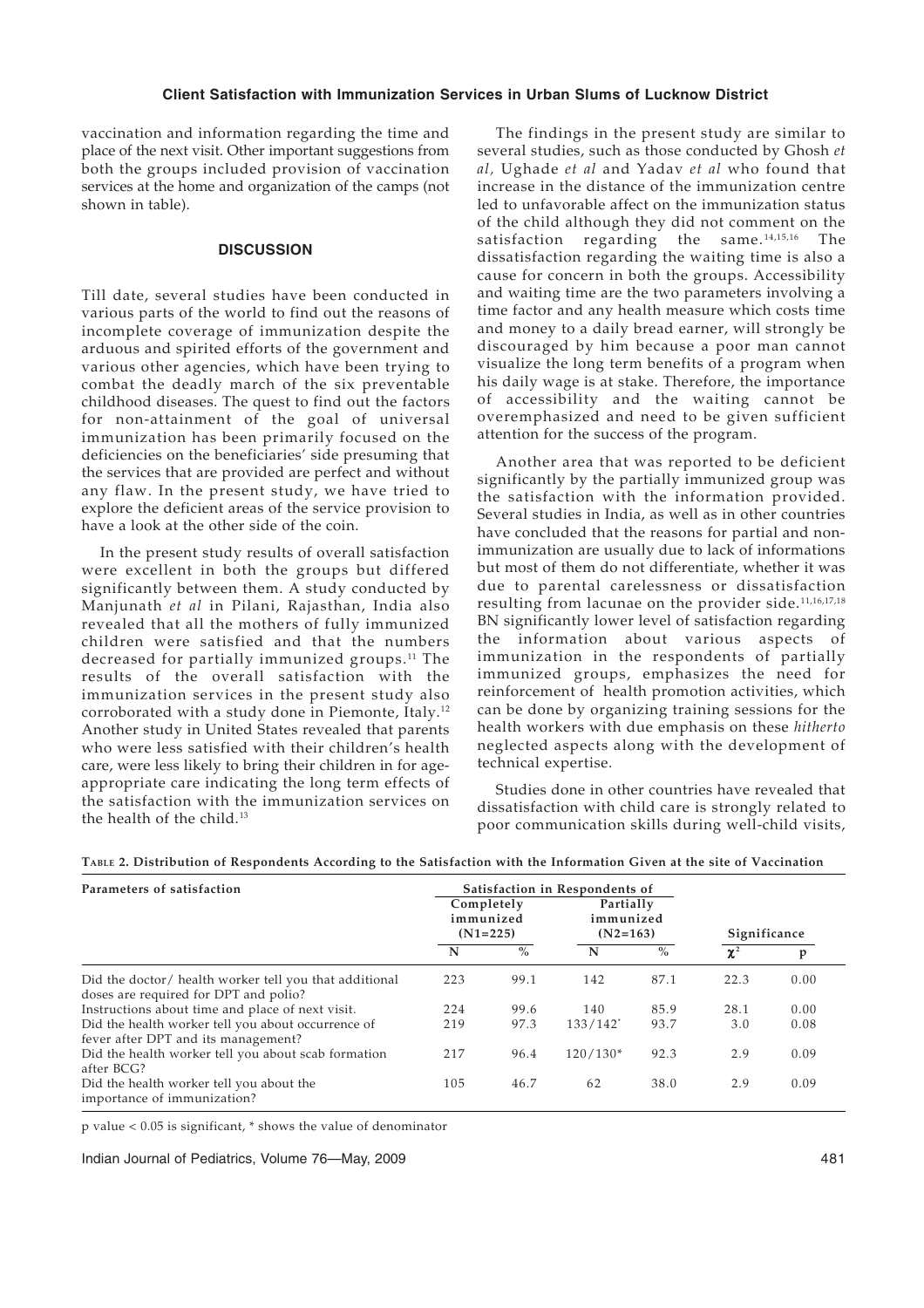## **Bhola Nath et al**

but we did not observe any significant difference in the satisfaction with the behavior of the health workers among the two groups of respondents.<sup>13,19</sup> The absence of a significant association of most of the sociodemographic characteristics of the beneficiaries with the satisfaction regarding the various parameters of immunization emphasizes the role of the provision of the better services in enhancing the level of satisfaction.

The suggestions highlighted by the respondents reinforced the findings of the study, specially the demand for the vaccination at home or through the fortnightly camps and the need for health promotion activities. The study conducted by Manjunath *et al* also revealed the interpersonal approach (direct interactions with the ANM, door to door campaign, doctor's advice *etc*) as the most effective way to improve the success of the existing program. $^{11}$  Among other suggestions highlighted by the respondents, was the maintenance of regular supply of vaccines, which has also been reported by Balraj *et al* in their study. 20 The respondents also suggested that vaccination should not be denied to any child, even if one child is present at the site of vaccination. This might require the manufacturing and marketing of vaccines in smaller dose vials, to prevent wastage and simultaneously satisfy the beneficiaries, although it would not be without an increase in the cost of the whole process. However, the policy makers need to strike a balance between the containment of the cost and the achievement of the targets.

### **LIMITATIONS**

Satisfaction with the health services also depends on the number of patients attending the health facility and the consequent burden on the health worker, which could not be studied here. Also, the respondents who visited the health facility during the later hours of the day would be less satisfied as compared to those visiting earlier. The inability to directly compare the level of satisfaction in our sample with others highlights another study limitation.

#### **CONCLUSION**

Achievement of the goal of universal immunization in the disadvantaged vulnerable urban population requires a coordinated effort and efficient strategy specifically tailored to the existing situation. This requires narrowing the gap between the demand and supply through improved interpersonal communication, which can be translated into a change in the behavior. Some administrative steps also needed to be taken to improve the accessibility and reduce the waiting time. Involvement of the private agencies and other stakeholders may lend the much needed political, civil society and media pressure and periodic uproar on the issue for the attainment of the goal of universal immunization.

#### **Acknowledgements**

We thank the respondents for taking part in interviews and sharing their experiences. Our special thanks to Dr. Ranjeeta Kumari, who helped and provided technical support and constant comfort during the course of this study.

**Contributions:** Bhola Nath, Undertook the study as a part of his M.D. (Community Medicine) thesis by selecting the topic, developing the methodology, conducting the field work, analyzing the results, presenting the findings and preparation of the manuscript. Jai V Singh, was the chief guide and helped in the selectin of the topic, development of the methodology as well as the framework for the presentation of the findings, besides constant support and constructive supervision. Shally Awasthi, Vidhya Bhushan, Shivendra K. Singh and Vishwajeet Kumar, were the co-guides and helped in the selection of the topic, development of the methodology as well as the framework for the presentation of the findings, the scrutiny of the results, besides constant support and supervision.

**Conflict of Interest:** None.

**Role of Funding Source:** None.

#### **REFERENCES**

- 1. Maciosek MV, Coffield AB, Edwards NM, Flottemesch TJ, Goodman MJ, Solberg LI. Priorities among effective clinical preventive services: results of a systematic review and analysis. *Am J Prev Med* 2006; 31: 52-61.
- 2. Maternal and Child Health Programme. Ministry of Health and Family Welfare. Available from *http://mohfw.nic.in/ reports/Annual%20Report%201992-93/chap-VI.pdf*
- 3. Prislin R, Dyer JA, Blakely CH, Johnson CD. Immunization status and sociodemographic characteristics: the mediating role of beliefs, attitudes, and perceived control. *Am J Public Health* 1998; 88: 1821-1826.
- 4. Gust DA, Strine TW, Maurice E *et al.* Underimmunization among children: effects of vaccine safety concerns on immunization status. *Pediatrics* 2004; 114: e16-e22.
- 5. Bennett P, Smith C. Parents attitudinal and social influences on childhood vaccination. *Health Educ Res* 1992; 7: 341-348.
- 6. Williams SJ, Calnan M. Key determinants of consumer satisfaction with general practice. *Fam Pract* 1991; 8:237-242.
- 7. Uttar Pradesh, Census of India. 2001. Available from *http:/ /www.censusindia.gov.in/Tables\_Published/SCST/dh\_sc\_up.pdf*
- 8. Henderson RH, Sundaresan T. Cluster sampling to assess immunization coverage: a review of experience with a simplified sample method. *Bull World Health Organ* 1982; 60: 253-260.
- 9. National Family Health Survey-2, India (1998-99). International Institute of Population Sciences; Mumbai, 2000.
- 10. Lwanga SK, Lemeshow S. *Sample size determination in Health studies: a practical manual.* Geneva; World Health Organization, 1991.
- 11. Manjunath U, Pareek RP. Maternal Knowledge and perception about the routine immunization programme: a

482 Indian Journal of Pediatrics, Volume 76—May, 2009